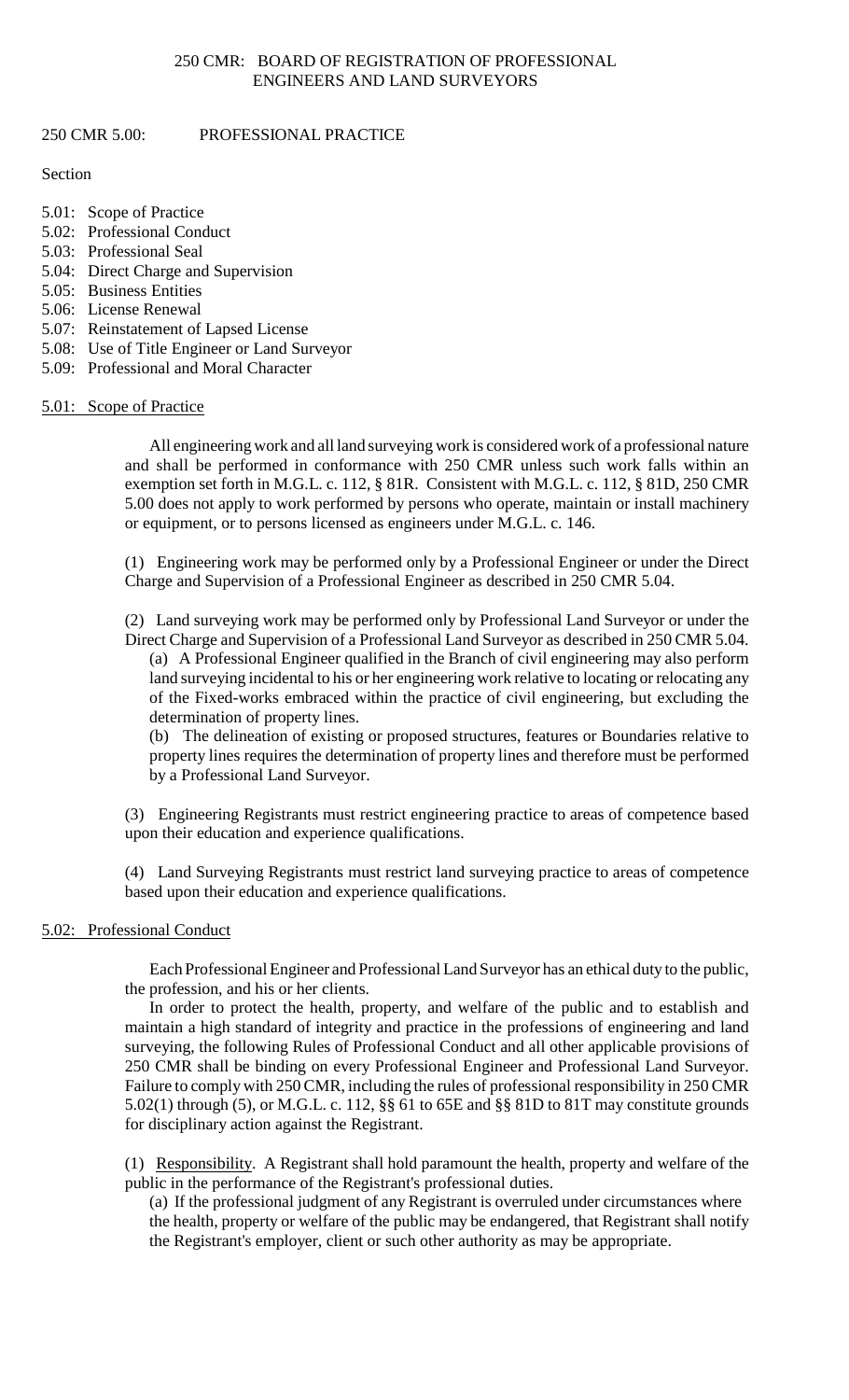#### 5.02: continued

(b) A Registrant shall provide professional services that are truthful, based upon independent professional judgment, founded upon adequate knowledge of the issues, and based upon competence in the subject matter.

(c) A Registrant shall approve, sign or seal only those Instruments of Service that conform to 250 CMR and generally accepted engineering and land surveying standards.

(d) A Registrant shall not reveal facts, data or information obtained in a professional capacity, without the prior consent of the Registrant's employer except as authorized or required by law or regulation.

(e) A Registrant shall not permit the use of the Registrant's name or firm name nor associate in business ventures with any person or firm which the Registrant may have reason to believe is engaging in fraudulent or dishonest business or professional practices.

(f) A Registrant shall provide the Board with any information and assistance the Board may deem necessary for the investigation/prosecution of complaints filed with the Board.

(g) A Registrant shall provide the Board with honest and objective responses on Reference Questionnaires regarding an applicant's qualifications for registration.

(h) A Registrant shall provide written notification to other Registrants in the event of substantial disagreement with the work of the other. When appropriate, both Registrants shall investigate and attempt to resolve the disagreement collaboratively. The notified Registrant is required to respond in a timely manner to the Registrant giving notice.

(i) A Registrant shall not act in a manner or engage in a practice that brings discredit on the honor or dignity of the profession of engineering or land surveying.

#### (2) Competency.

(a) A Registrant shall practice only in areas of competence for which the Registrant is qualified by education and experience.

 (b) A Registrant may accept work outside of his or her Licensed Branch of practice only to the extent that such services are restricted to areas of expertise for which the Registrant is qualified by education and experience to perform.

 (c) A Registrant shall not take responsibility for work the Registrant is not competent by education or experience to perform, even if such work generally falls within a Branch in which said Registrant is registered.

(d) In the event that a Registrant practices outside his or her Licensed Branch of practice, the Registrant must be prepared to demonstrate to the Board's satisfaction his or her competence in that additional Branch of practice. Demonstration of competence to the Board shall include at a minimum records of specific education and experience obtained by the Registrant in that additional Branch of practice.

(e) A Registrant may affix the Registrant's Signature or seal only on Instruments of Service prepared by the Registrant or prepared under the Registrant's Direct Charge and Supervision. (f) A Registrant shall stay current with theoretical, technological and practical developments within the Registrant's profession and maintain personal competency for acceptable practice throughout the Registrant's career.

(3) Public Statements. A Registrant shall issue public statements only in an objective and truthful manner.

(a) A Registrant shall issue no professional testimony that is inspired or paid for by interested parties unless the Registrant explicitly identifies the interested parties on whose behalf the Registrant is speaking and reveals any interest such parties have in the matters.

(b) A Registrant shall not attempt to injure, maliciously or falsely, the professional reputation, prospects, practice, or employment of other Registrants.

 (4) Conflicts of Interest. A Registrant shall act professionally for each employer or client as a faithful agent and shall avoid conflicts of interest, or the appearance of conflicts of interests.

 (a) A Registrant shall make full prior disclosures to the Registrant's employers or clients of potential conflicts of interest or other circumstances which could influence or appear to influence the Registrant's judgment or the quality of their services. The Registrant bears responsibility for maintaining documentation of compliance with this requirement.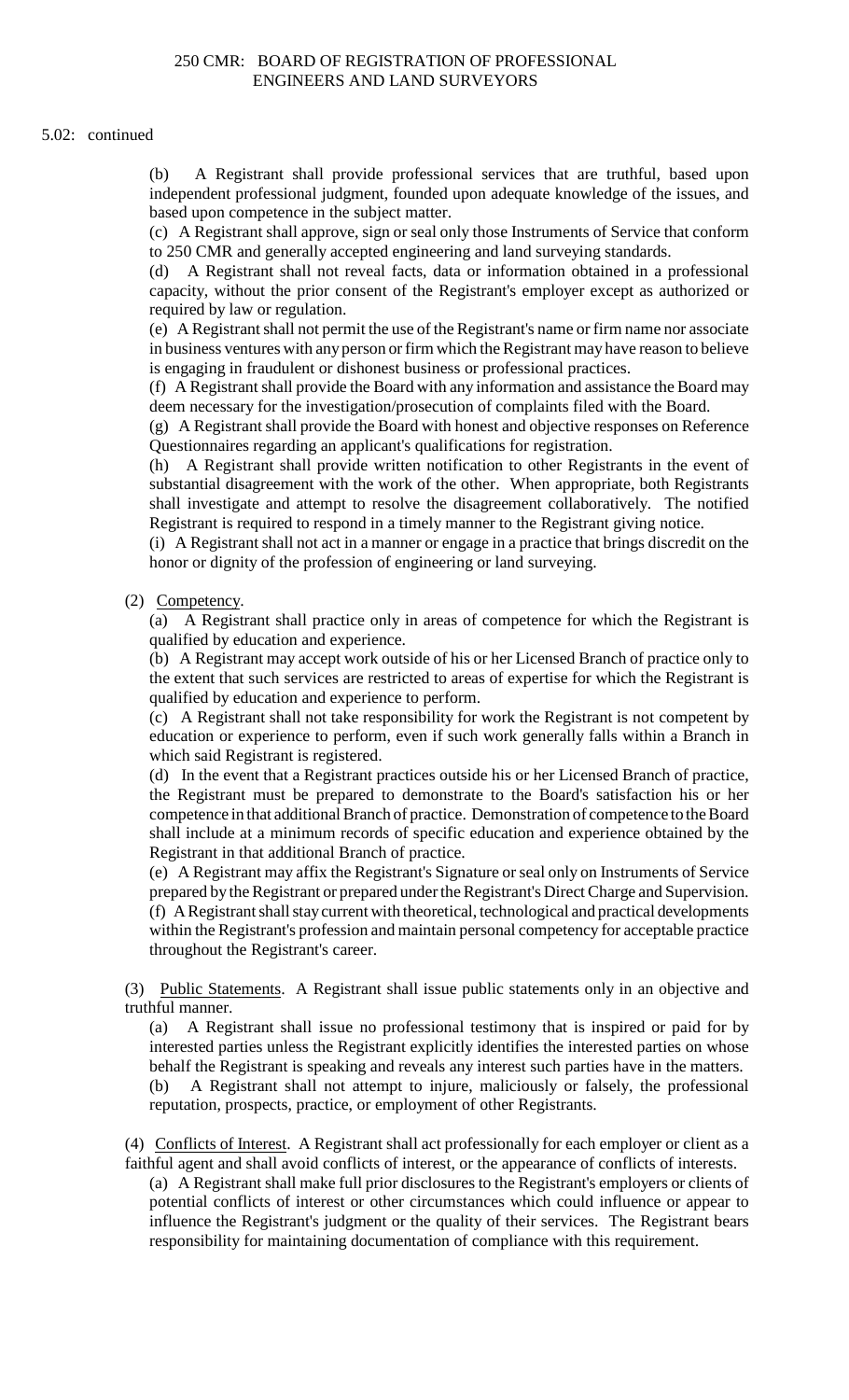### 250 CMR: BOARD OF REGISTRATION OF PROFESSIONAL ENGINEERS AND LAND SURVEYORS

#### 5.02: continued

 (b) A Registrant shall not accept compensation, financial or otherwise, from more than one party for concurrent services on the same project unless the circumstances are fully disclosed in writing to all interested parties.

(c) A Registrant shall not solicit or accept compensation, financial or otherwise, directly or indirectly, from contractors, vendors or other parties in connection with work for employers or clients for which the Registrant is responsible.

(5) Solicitation and Compensation. A Registrant shall avoid improper solicitation of professional employment.

 $(a)$ A Registrant shall not falsify or permit misrepresentation of the Registrant's own academic or professional qualifications, or those of the Registrant's associates.

(b) A Registrant may be disciplined for being found in violation of the state ethics law by the State Ethics Commission.

 would not be compromised and the contingency agreement is in writing and complies with (c) A Registrant may request, propose or accept contracts for professional services on a contingent basis only under circumstances in which the Registrant's professional judgment 250 CMR 5.02(5)(e).

(d) Regardless of the negotiated compensation, the Registrant must provide services that comply with accepted professional standards.

(e) A Registrant shall establish clear and unambiguous contractual arrangements with clients. At a minimum, contractual arrangements must state a description of the proposed work, fees and expenses to be paid, and schedule for completion.

### 5.03: Professional Seal

(1) Format.

(a) Each person registered as a Professional Engineer in the Commonwealth shall use a professional seal that conforms to the designs approved and made available by the Board. The seal shall contain the following words: "Commonwealth of Massachusetts", the Registrant's name, the Registrant's registration number, and the words "Professional Engineer" and may include one's Licensed Branch.

(b) Each person registered as a Professional Land Surveyor in the Commonwealth shall use a professional seal that conforms to the designs approved and made available by the Board. The seal shall contain the following words: "Commonwealth of Massachusetts", the Registrant's name, the Registrant's registration number, and the words "Professional Land Surveyor".

(2) The seal must be a symbol or image in the form of a rubber stamp, embossed seal or digitized seal (computer generated image), or other form approved by the Board. The outside diameter of the depicted image must be approximately one and one half inches.

(3) A Registrant shall affix his or her seal only to Instruments of Service produced by the Registrant personally or under the Registrant's Direct Charge and Supervision, except as provided in 250 CMR 5.03(4).

(4) A Registrant may review and adopt work started by or under another Registrant's Direct Charge and Supervision provided the adopting Registrant has performed a detailed and thoroughly documented review and will assume complete responsibility for the work of that previous Registrant.

(5) Under no circumstances shall a Registrant adopt the Work Products developed by unregistered persons who themselves were not working under the Direct Charge and Supervision of a Registrant.

(6) Any document bearing the Registrant's seal must also be appropriately dated and signed with either a legible hand written Signature adjacent to (not obscuring) the seal or a properly encrypted digital Signature, in compliance with 250 CMR .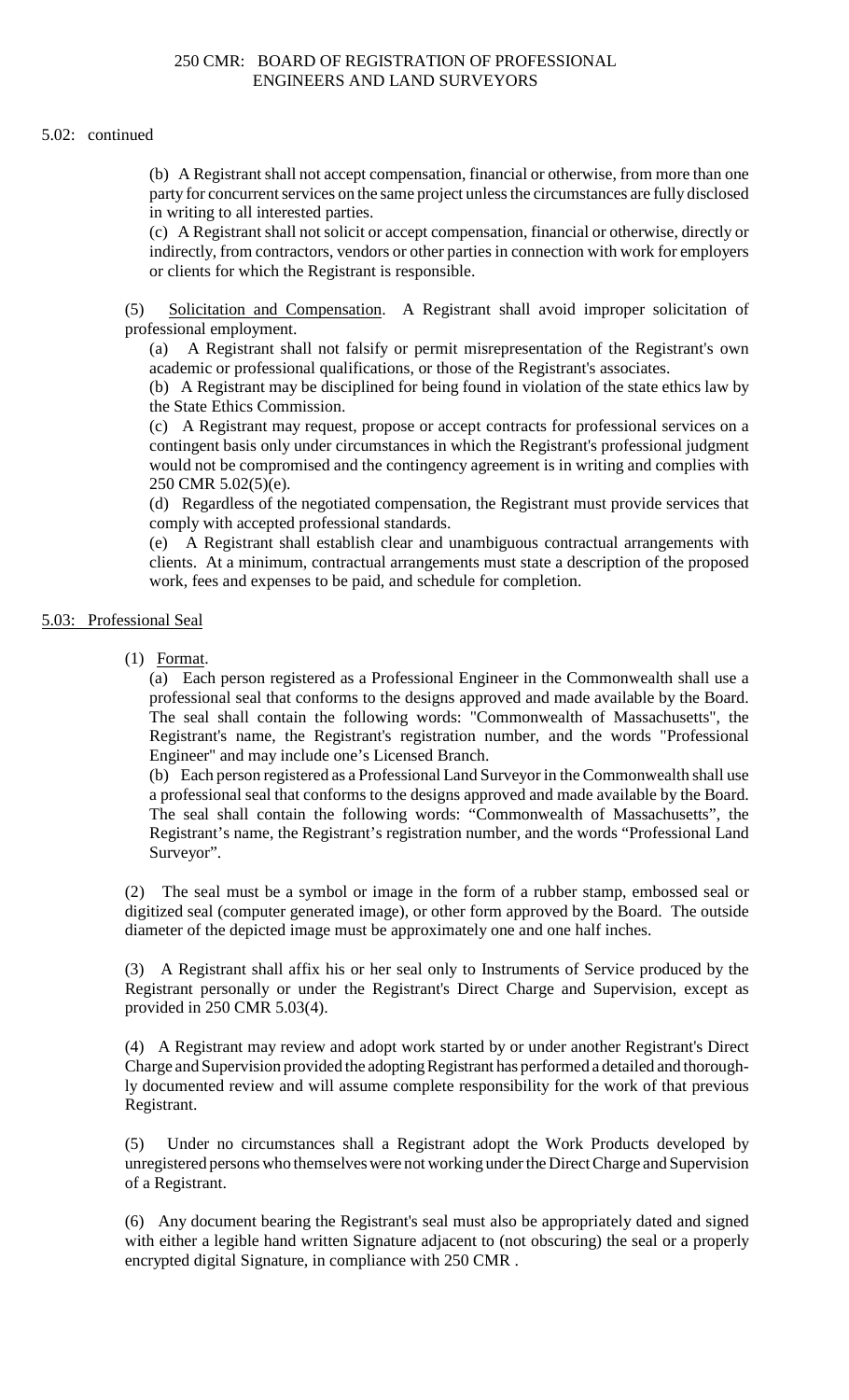5.03: continued

 (7) The Registrant shall not affix his or her seal to stickers, decals, cards, stationery, advertising, or any other such material.

The Registrant must take reasonable steps to prevent the Registrant's seal or digital Signature encryption key from being lost, stolen or out of the Registrant's personal possession or control.

(9) The Registrant shall not allow another person to use the Registrant's seal or digital Signature encryption key.

(10) A Registrant whose License has lapsed shall not use his or her professional seal.

 (11) When a digital Signature is applied to an Instrument of Service, it must have an electronic authentication process attached to it that is uniquely associated with the Registrant, can be authenticated by the recipient, and is uniquely linked to the underlying documents in a manner that will invalidate the digital Signature if any part of the document is changed.

(12) A Registrant is responsible for all work on any plan that bears the Registrant's professional seal unless the Registrant expressly and properly limits the Registrant's responsibility as set forth in 250 CMR 5.03(13).

(13) If a Registrant does not take responsibility for all of the work on an Instrument of Service, the Registrant shall add any suitable comments near, but not through the seal to limit their responsibility. Such comments might limit responsibility to such things as electrical design, structural design, property boundaries, a specified portion of the document, or a specified change.

(14) A Registrant may assume responsibility for coordination of an entire project and sign and seal the Instruments of Service for the entire project, provided that the Instruments of Service for each technical segment are signed and sealed by the qualified Registrant who either prepared or directly supervised the preparation of said technical segment.

(15) A Registrant shall sign, date and seal instruments of service prepared by the Registrant, when those documents are filed with public authorities. If the Instrument of Service is a set of printed plans, each sheet must be individually signed and sealed and appropriately dated, unless otherwise authorized by statute.

5.04: Direct Charge and Supervision

A Registrant must exercise Direct Charge and Supervision over those persons assisting in the preparation of Instruments of Service. Direct Charge and Supervision requires at a minimum that:

(1) the Registrant exercised unambiguous decision-making authority with respect to the preparation of the Instruments of Service he or she sealed and signed, without interference or undue influence from any other individual or entity;

(2) the persons assisting in the preparation of the Instruments of Service were subordinates reporting directly to the Registrant rather than through some other person or entity capable of subverting the Registrant's direction;

(3) the Registrant had the freedom and authority to assign personnel, and to employ appropriate technologies and equipment for the preparation of Instruments of Service;

(4) the Registrant exercised due care in assigning tasks to persons assisting in the preparation of Instruments of Service based upon the Registrant's knowledge of each person's expertise, knowledge and skill levels;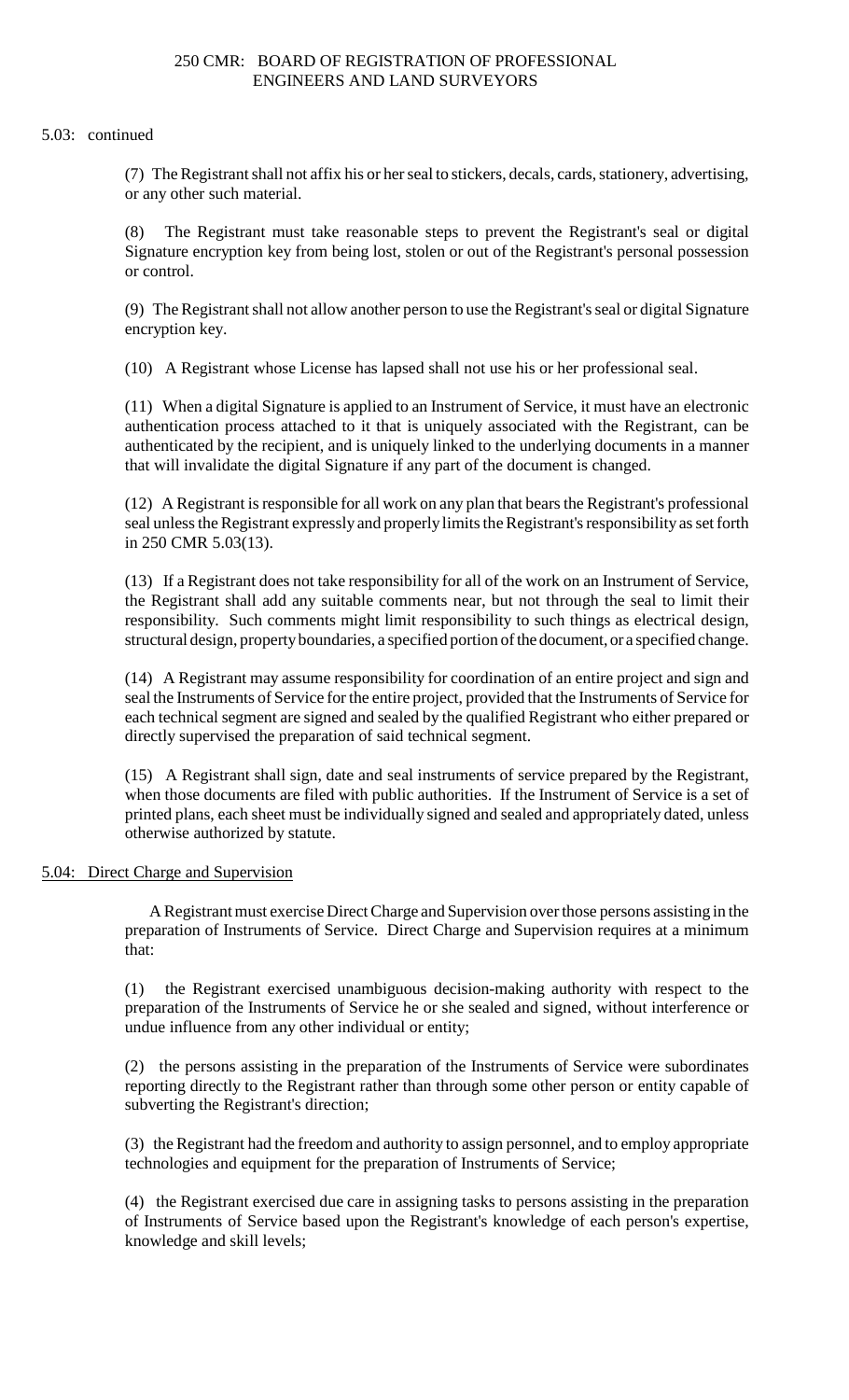### 250 CMR: BOARD OF REGISTRATION OF PROFESSIONAL ENGINEERS AND LAND SURVEYORS

#### 5.04: continued

(5) the Registrant has a verifiable written record establishing that contributing work provided by unlicensed individuals was subject to regular and continuing Direct Charge and Supervision throughout the development process;

(6) the work performed by unlicensed individuals does not include approval of final designs or decisions; and

(7) the persons assisting the Registrant preparing the Instruments of Service had continuous access to and guidance from the Registrant throughout the development process.

### 5.05: Business Entities

 A Business Entity may provide or offer to provide engineering or surveying services only if a registered engineer or land surveyor has management responsibility for that part of the business. In this context, such Registrant is referred to as the Registrant-in-charge.

The relationship between the Business Entity and the Registrant-in-charge must be characterized by the following:

(1) the Registrant-in-charge or a Registrant in his or her charge exercises Direct Charge and Supervision as set forth in 250 CMR 5.04; and

(2) the Registrant-in-charge is an active participant in the contracting, reporting, publishing, scheduling, *etc*. of professional services being offered by the Business Entity.

### 5.06: License Renewal

 by renewing the License as required by M.G.L. c. 112, § 81N and 250 CMR 5.06, by providing A Registrant is responsible for maintaining his or her License to practice in good standing all information required by the Board, and by maintaining generally acceptable ethical, professional and business practices. This responsibility cannot be delegated to others. Practice under a License that has not been properly renewed is considered the unlicensed Practice of Engineering or Practice of Land surveying and may result in disciplinary action.

(1) A License is valid for a period ending June  $30<sup>th</sup>$  of the next even-numbered year and requires renewal at that time. A License that is not renewed on or before the June  $30<sup>th</sup>$  expiration date shall lapse.

 License renewal application on a form prescribed by the Board and shall pay such fees for (2) A Registrant shall apply for renewal of his or her License on or before the date the License will lapse. To apply for renewal of a License, a Registrant shall submit to the Board a completed renewal of that License as may be established by the Executive Office of Administration and Finance pursuant to M.G.L. c. 7, § 3B.

(3) As a condition for renewal of his or her License, a Registrant must submit to the Board satisfactory proof that the Registrant is in compliance with statutory and regulatory requirements specified by the Board, including but not limited to, M.G.L. c. 62C, § 47A and § 49A, and 250 CMR 5.09.

(4) It is the responsibility of each Registrant to notify the Board of any changes in his or her address of record as well as to know the status of his or her License.

(5) Failure to receive renewal notification from the Board does not excuse the Registrant from responsibility for timely renewal.

(6) A Registrant with a lapsed License is no longer permitted to practice engineering or land surveying in the Commonwealth and the use of the Registrant's seal is prohibited.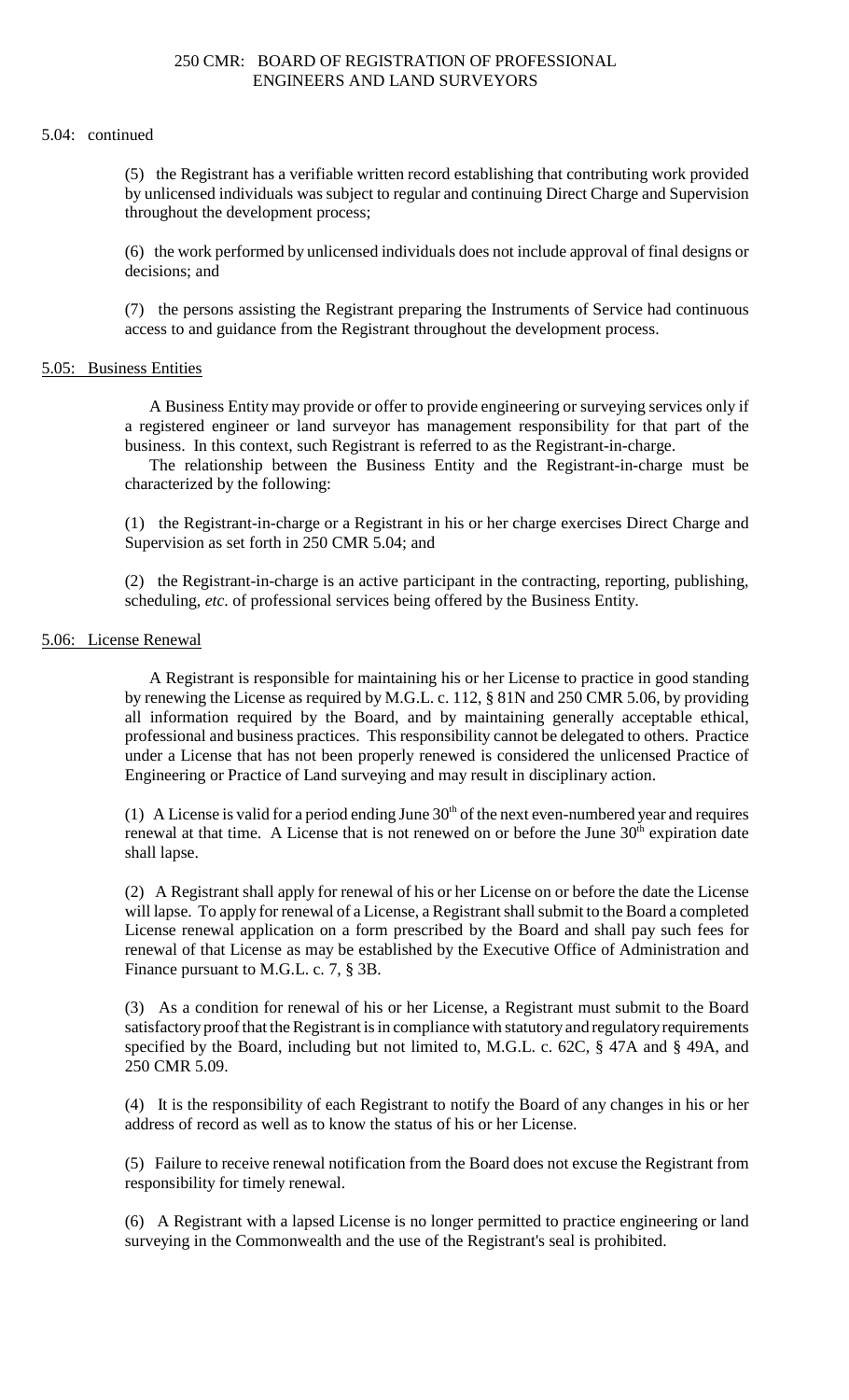### 250 CMR: BOARD OF REGISTRATION OF PROFESSIONAL ENGINEERS AND LAND SURVEYORS

#### 5.06: continued

(7) A License may be renewed within two years of lapsing provided a renewal form is submitted along with the required fees, including the late fee.

 (8) A License cannot be renewed if it has lapsed for more than two years. After the first two years, the former Registrant must file for reinstatement pursuant to 250 CMR 5.07.

### 5.07: Reinstatement of Lapsed License

An individual whose License has lapsed for more than two years may apply for reinstatement of his or her License by:

(1) Submitting a properly completed Reinstatement Application Form with the applicable filing fee;

(2) Demonstrating to the Board's satisfaction that nothing has occurred during the lapsed period which would justify the revocation of the Registrant's License under the provisions of M.G.L. c. 112, § 81P or any other applicable law;

 (3) Demonstrating to the Board's satisfaction that the Registrant meets the current requirements for registration, which may include an oral interview/exam, submission of documentation, and the required written examinations; and

(4) Paying applicable late fees and renewal fees for missed licensing cycles as required by the Director of the Division of Professional Licensure.

#### 5.08: Use of Title Engineer or Land Surveyor

No person, other than a Registrant holding a current License to practice in the applicable profession, shall advertise or hold themselves out as either a Professional Engineer or a Professional Land Surveyor, or use any other title to imply that they are qualified to practice engineering or land surveying in the Commonwealth, or in any other way hold themselves out as able to perform any of the Licensed Branches of engineering or land surveying.

 but who holds a current License to practice in another state or Jurisdiction and who declares or otherwise qualifies his or her title in a manner that does not imply that the person is qualified to 250 CMR 5.08 shall not prohibit a person who is not registered/Licensed in Massachusetts practice in Massachusetts (*e.g*., "Professional Engineer, Kansas" would be acceptable).

#### 5.09: Professional and Moral Character

 political subdivision of the United States or any foreign jurisdiction. Such notice must be (1) A Registrant shall provide the Board with written notification of any disciplinary action or restriction on practice imposed against any professional License, registration, certificate, or permit held by the Registrant by the applicable governmental authority of any state, territory or received by the Board within 30 days of the effective date of said discipline or restriction.

 by a court or any other adverse action by any state or federal agency. Such notice must be (2) A Registrant shall provide the Board with written notification of the Registrant's conviction of any crime, including any misdemeanor or felony, other than a routine traffic violation, made received by the Board within 30 days of said conviction or adverse action. Records of compliance with 250 CMR 5.09(2) shall be exhibited to the Board upon demand.

- (3) For the purposes of 250 CMR 5.09(2), the term "conviction" means any of the following: (a) a final judgment entered after a jury verdict of guilty or a judicial finding of guilty;
	- (b) a plea of guilty;
	- (c) a plea of *nolo contendere* (no contest); or
	- (d) any other plea or finding which is treated by the court as a plea or finding of guilty.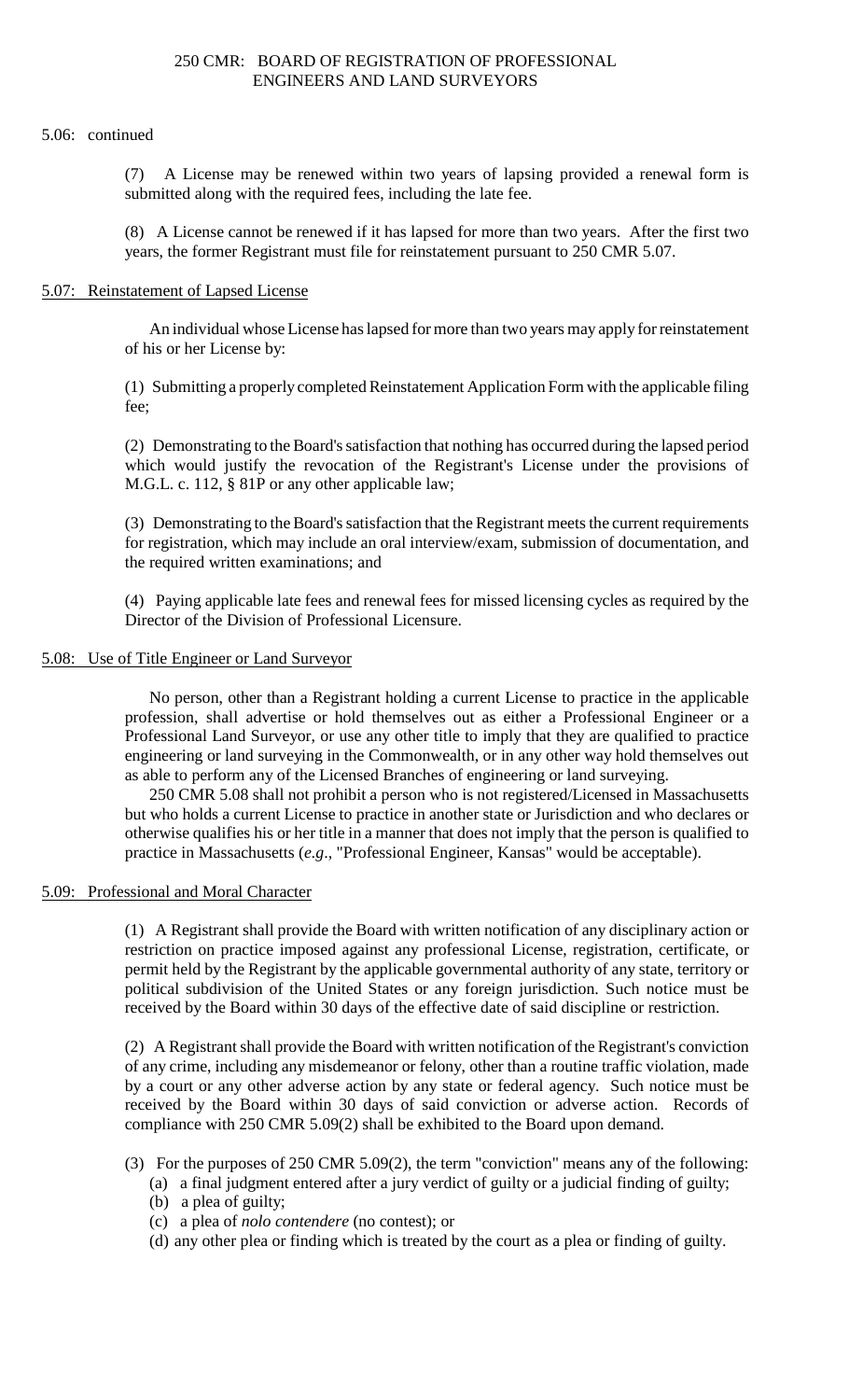# 250 CMR: BOARD OF REGISTRATION OF PROFESSIONAL ENGINEERS AND LAND SURVEYORS

### 5.09: continued

The standards in 250 CMR 5.09(3)(a) through (d) shall apply regardless of the law of the jurisdiction in which the disposition occurred.

# REGULATORY AUTHORITY

250 CMR 5.00: M.G.L. c. 112, §§84D through 81T.